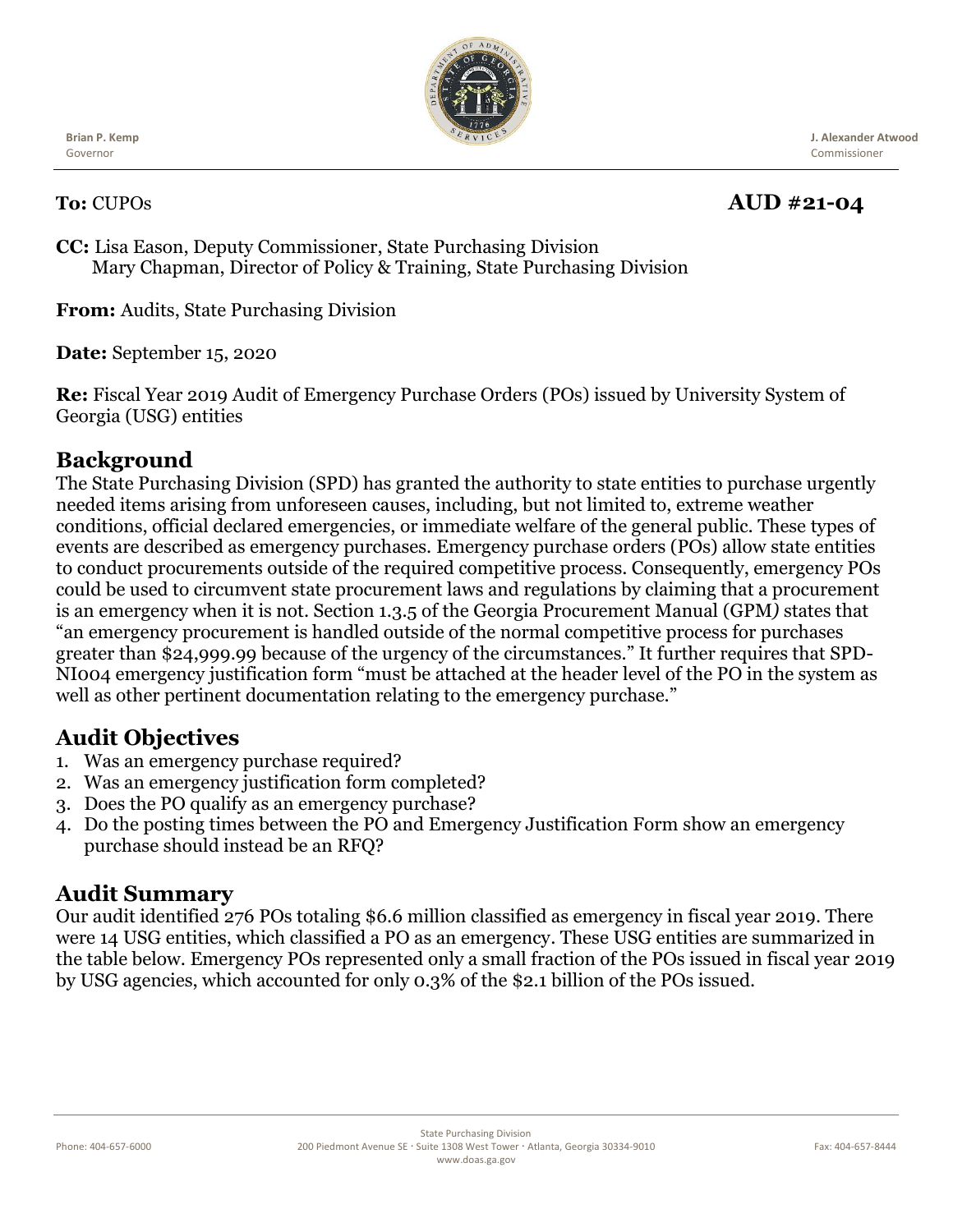| <b>USG Entities with Emergency POs</b>                                                       | <b>PO Amount</b> | Percent | <b>PO Count</b> |
|----------------------------------------------------------------------------------------------|------------------|---------|-----------------|
| Kennesaw State University                                                                    | \$2,099,050      | 32%     | 182             |
| Georgia Institute of Technology                                                              | \$2,035,262      | 31%     | 11              |
| <b>Augusta University</b>                                                                    | \$614,100        | 9%      | $\overline{2}$  |
| Fort Valley State University                                                                 | \$403,247        | 6%      | 29              |
| <b>Albany State University</b>                                                               | \$360,615        | 5%      | 12              |
| University of Georgia                                                                        | \$328,149        | 5%      | 15              |
| Georgia Southern University                                                                  | \$281,714        | 4%      | $\overline{2}$  |
| <b>Clayton State University</b>                                                              | \$139,499        | 2%      | $\overline{2}$  |
| Georgia State University                                                                     | \$131,183        | 2%      | 14              |
| Georgia Southwestern State University                                                        | \$69,010         | 1%      | $\overline{2}$  |
| Georgia Gwinnett College                                                                     | \$59,180         | 1%      | $\mathbf{2}$    |
| Georgia Highlands College                                                                    | \$44,985         | 1%      | 1               |
| Savannah State University                                                                    | \$32,000         | 1%      | 1               |
| Dalton State College                                                                         | \$19,683         | $>1\%$  | 1               |
| Total                                                                                        | \$6,617,677      | 100%    | 276             |
| Source: 1) BOR_OPO019D_PO_LIST_BY_BU_DTL; 2) PO data provided by Augusta University, Georgia |                  |         |                 |

**Audit Findings**

Using the requirements from the GPM and State law as guidance, the audit identified:

Institute of Technology, Georgia State University and University of Georgia

- 1. 229 (83%) of the 276 POs classified as emergencies were less than \$24,999.99 and were not required to be coded as emergencies. The remaining 47 POs were greater than \$24,999.99 and required an emergency justification form.
- 2. We could not locate emergency justification forms for 12 (26%) of the 47 POs. These 12 POs are summarized below:
	- a. Three POs: two POs with Albany State University and one PO with Fort Valley State University fell under the Board of Regents Public Works/Construction exemption. Section 1.3.6.1 of the GPM refers to this exemption. Since this type of procurement is exempt under the State Purchasing Act the POs could have been classified as exempt or "EXM" and consequently no emergency justification form would have been needed.
	- b. There were eight POs where an emergency justification form was either not done or could not be located. These were as follows:
		- Two POs were issued to purchase motel rooms for the overflow of students due to the merger of Albany State University and Darton State College. The emergency justification forms were not filed for these POs.
		- Two POs issued by Fort Valley State University were done when the CUPO was on leave and her replacement did not submit an emergency justification form.
		- There were four POs where the emergency justification form could not be located – these POs were issued by Georgia Highlands College, Savannah State University, Kennesaw State University and the Georgia Institute of Technology.
	- c. One PO issued by Kennesaw State University was cancelled.